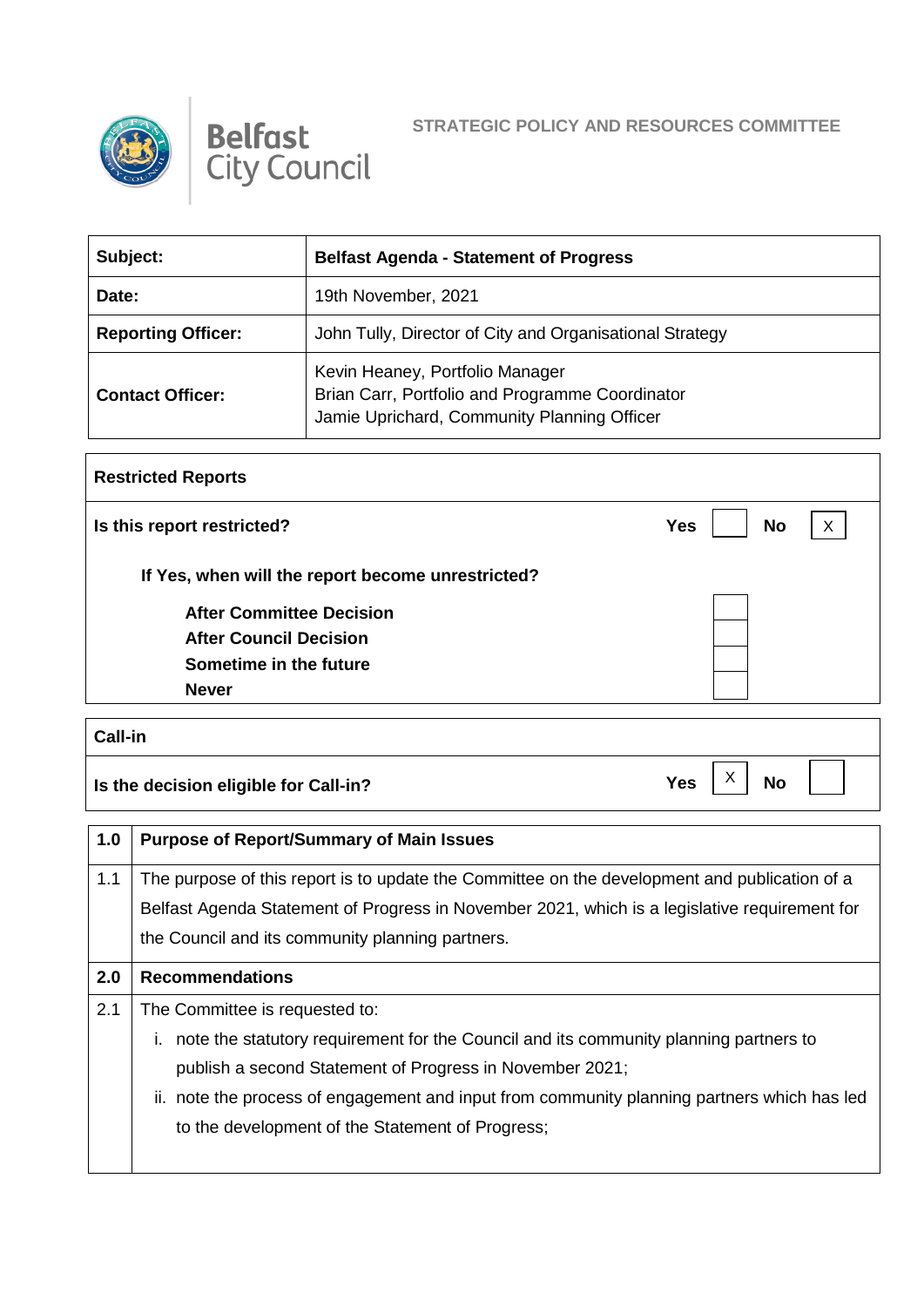|     | iii. approve the draft Statement of Progress, as attached; and                                                                                                                                                                                                                                                                                                                                                                                                                      |
|-----|-------------------------------------------------------------------------------------------------------------------------------------------------------------------------------------------------------------------------------------------------------------------------------------------------------------------------------------------------------------------------------------------------------------------------------------------------------------------------------------|
|     | iv. agree that the Statement of Progress be published in compliance with legislative                                                                                                                                                                                                                                                                                                                                                                                                |
|     | requirements, with any revisions made by the Committee being included.                                                                                                                                                                                                                                                                                                                                                                                                              |
| 3.0 | <b>Main Report</b>                                                                                                                                                                                                                                                                                                                                                                                                                                                                  |
| 3.1 | Members will be aware that The Local Government Act (NI) 2014 requires the Council and its<br>community planning partners to make arrangements to monitor progress against meeting the<br>objectives of the Belfast Agenda and the effectiveness of the actions taken in aiming to achieve<br>these objectives. The legislation also requires the Council to publish a report (Statement of<br>Progress) assessing progress towards the outcomes and actions taken every two years. |
| 3.2 | The second statement of progress is due to be published by the end of November 2021. In<br>recognition of the pressures which local Councils, and community planning partners, have faced<br>over last 18-24 months in responding to Covid-19 the Department for Communities have indicated<br>that they are content that Community Planning Partnerships adopt a light touch approach when<br>producing their statement of progress reports.                                       |
| 3.3 | Nevertheless, the statement of progress provides an opportunity for partners to update the public<br>on the actions that have been undertaken or are ongoing through the community planning process.<br>In addition, it demonstrates the impact of such actions on communities and local people as well<br>as their contribution to the achievement of the ambitions and outcomes outlined in the Belfast<br>Agenda.                                                                |
| 3.4 | The draft statement of progress (SOP) has been developed in association with and input from all<br>community planning partners and highlights a number of case studies and noteworthy<br>achievements showcasing the work of partners over the last 24 months including responding to<br>the Covid-19 pandemic. It should be noted that any additional feedback received on the draft SOP<br>will be reflected in the document prior to publication.                                |